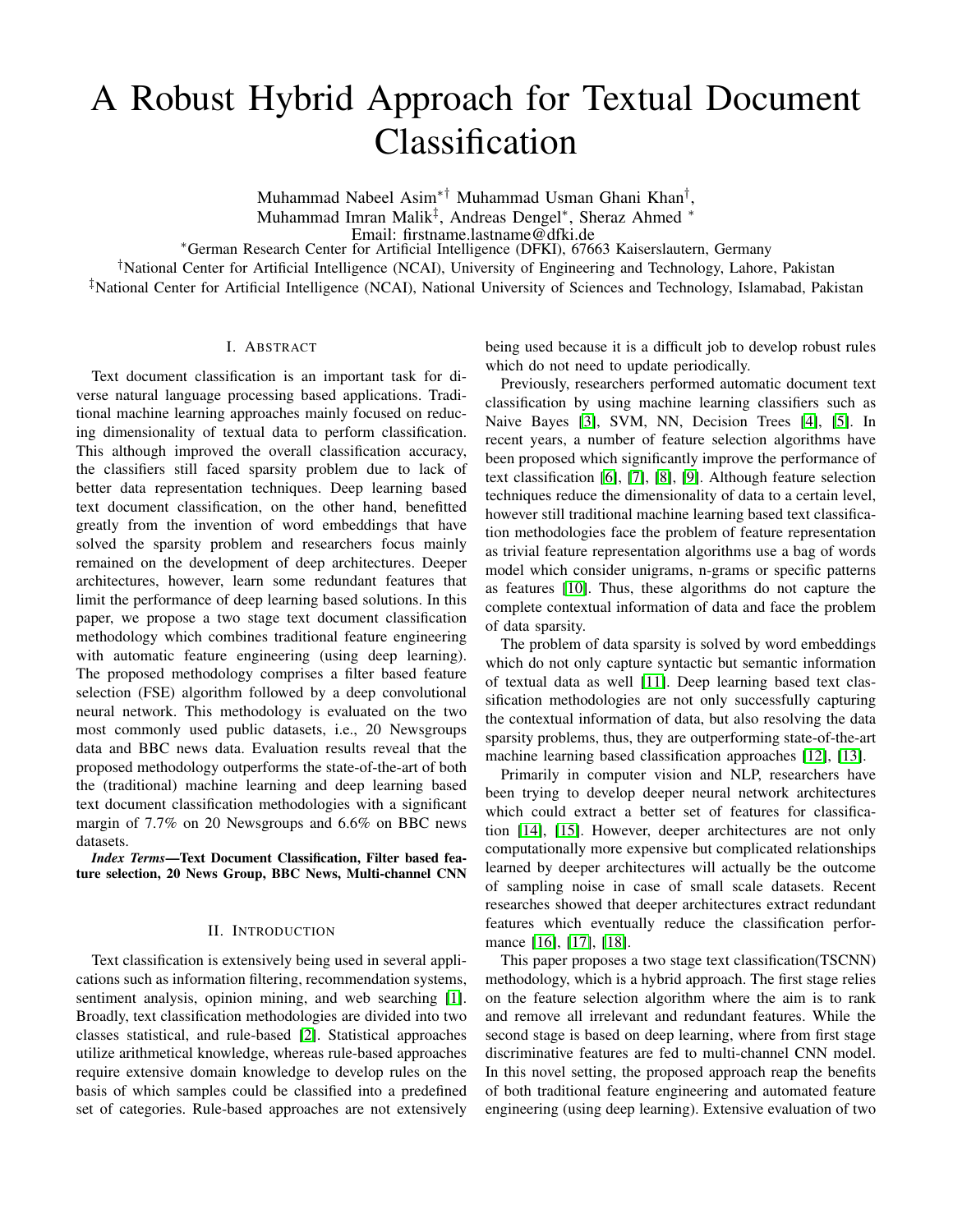commonly used publicly available datasets reveals that the proposed approach outperforms state-of-the-art methods with a significant margin.

# III. RELATED WORK

This section provides a birds-eye view on state-of-the-art filter based feature selection algorithms used in statistical based text document classification approaches. Moreover, recent deep learning based text classification methodologies are also briefly described.

Feature selection is considered an indispensable task in text classification as it removes redundant and irrelevant features of the corpus [\[19\]](#page-6-14). Broadly, feature selection approaches can be divided into three classes namely wrapper, embedded, and filter [\[8\]](#page-6-3), [\[9\]](#page-6-4). In recent years, researchers have proposed various filter based feature selection methods to raise the performance of document text classification [\[20\]](#page-6-15).

Document frequency [\[21\]](#page-6-16) is the simplest metric used to rank the features in training data by utilizing the presence of a certain feature in positive and negative class documents respectively. Another simplest feature selection algorithm namely Accuracy (ACC) is the difference between true positive and false positive of a feature  $[22]$ .  $ACC$  is biased towards true positive  $(t_p)$  because it assigns a higher score to those features which are more frequent in positive class. In order to tackle the biaseness, an advanced version of ACC namely Balanced Accuracy Measure (ACC2) was introduced which is based on true positive rate  $(t_{pr})$  and false positive rate  $(f_{pr})$ . Although ACC2 resolves the issue of class unbalance through normalizing true and false positives with the respective size of the classes, however, ACC2 assigns the same rank to those features which reveal same difference value ( $|t_{pr}-fpr|$ ) despite having different  $t_{pr}$  or  $f_{pr}$ .

Furthermore, Information Gain  $(IG)$  is another commonly used feature selection algorithm in text classification [\[23\]](#page-6-18). It determines whether the information required to predict the target class of a document is raised or declined through the addition or elimination of a feature. Likewise, Chi-squared (CHISQ) considers the existence or non-existence of a feature to be independent of class labels. CHISQ does not reveal promising performance when the dataset is enriched with infrequent features, however, its results can be raised through pruning [\[22\]](#page-6-17), [\[24\]](#page-6-19).

Odds Ratio (OR) [\[25\]](#page-6-20) is the likelihood ratio among the occurrence of a feature and the absence of a feature in the certain document. It gives the highest rank to the rare features. Thus, it performs well with fewer features, however, its performance starts getting deteriorated with the increasing number of features. Similarly,Distinguish Feature Selector (DFS) [\[26\]](#page-6-21) considers those features to be more significant which occur more frequently in one class and less frequent in other classes. Furthermore, Gini Index is used to estimate the distribution of a feature over given classes. Although it was originally used to estimate the GDP\_per\_Capita, however, in text classification, it is used to rank the features [\[27\]](#page-6-22).

It is considered that deep learning models automate the process of feature engineering, contrarily, recent research in computer vision reveals that deep learning models extract some irrelevant and redundant features [\[18\]](#page-6-13). In order to raise the performance of text document classification, several researchers have utilized diverse deep learning based methodologies. For instance, Lai et al. [\[28\]](#page-6-23) proposed a Bidirectional recurrent structure in a convolutional neural network for text classification. This recurrent structure captures the contextual information while learning word representations and produced less noise as compared to the trivial window based convolutional network. Moreover, a max pooling layer was used in order to select highly significant words. Through combining recurrent structure and max-pooling layer, they utilized the benefits of both convolutional and recurrent neural networks. The approach was evaluated on sentiment analysis, topic classification, and writing style classification.

Aziguli et al. [\[2\]](#page-5-1) utilized hybrid deep learning methods and proposed denoising deep neural network (DDNN) based on restricted Boltzmann machine (RBM), and denoising autoencoder (DAE). DDNN alleviated noise and raised the performance of feature extraction. Likewise, in order to resolve the problem of computing high dimensional sparse matrix for the task of text classification, Jiang et al. [\[12\]](#page-6-7) proposed hybrid text classification model which was utilizing deep belief network (DBN) for feature extraction, and softmax regression to classify given text. They claimed that the proposed hybrid methodology performed better than trivial classification methods on two benchmark datasets.

Moreover, Huang et al. [\[29\]](#page-6-24) utilized deep belief networks in order to acquire emotional features from speech signals. Extracted features were fed to non-linear support vector machine (SVM) classifier and in this way a hybrid system was established for the task of identifying emotions from speech. Zhou et al. [\[30\]](#page-6-25) presented an algorithm namely active hybrid deep belief network (semi-supervised) for the task of sentiment classification. In their two fold network, first, they extracted features using restricted Boltzmann machines and then preceding hidden layers learned the comments using convolutional RBM (CRBM).

Kahou et al. [\[31\]](#page-6-26) revealed that dropout performance could be further enhanced by using Relu unites rather than maxout units. Srivastava et al [\[32\]](#page-6-27) revealed that dropout technique raises the performance of all neural networks on several supervised tasks like document classification, speech recognition, and computational biology.

Liu et al. [\[33\]](#page-6-28) presented an attentional framework based on deep linguistics. This framework incorporated concept information of corpus words into neural network based classification models. MetaMap and WordNet were used to annotate biomedical and general text respectively. Shih et al. [\[32\]](#page-6-27) purposed the novel use of Siamese long short-term memory (LSTM) based deep learning method to better learn document representation for the task of text classification.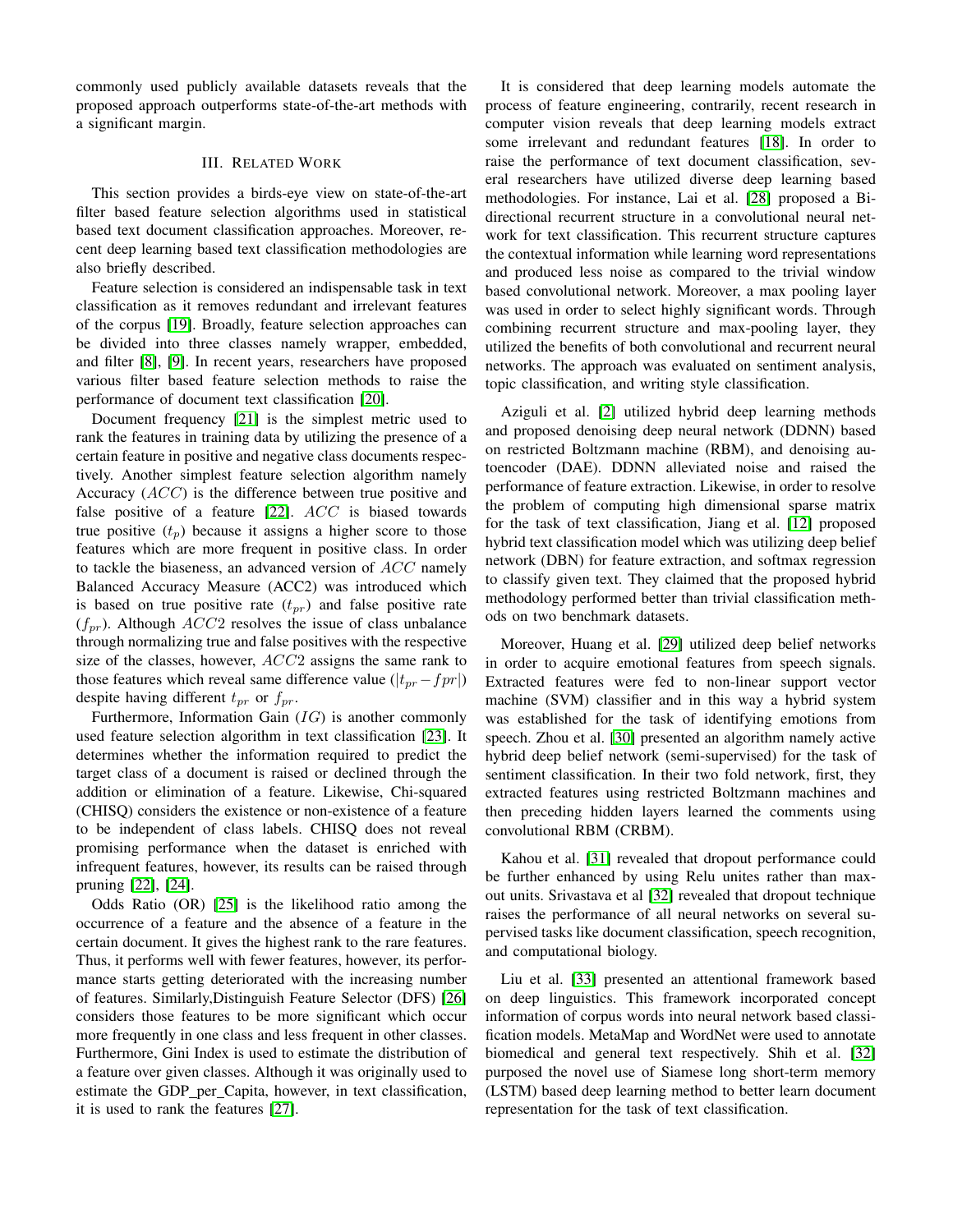<span id="page-2-0"></span>

Fig. 1: Proposed Two Stage Classification Methodology

## IV. METHODOLOGY

This section briefly describes the proposed methodology of two stage text classification shown in Figure [1.](#page-2-0) First stage, is dedicated for feature selection where irrelevant and redundant features are removed using Normalized Difference Measure (NDM). While second stage use multi-channel CNN model for the classification of textual documents into predefined categories based on discriminative patterns extracted by convolution layers.

# *A. Discriminative Feature Selection*

To develop the vocabulary of most discriminative features, we remove all punctuation symbols and non-significant words (stop words) as a part of the preprocessing step. Furthermore, in order to rank the terms based on their discriminative power among the classes, we use filter based feature selection method named as Normalized Difference Measure (NDM)[\[6\]](#page-6-1). Considering the features contour plot, Rehman et al. [\[6\]](#page-6-1) suggested that all those features which exist in top left, and bottom right corners of the contour are extremely significant as compared to those features which exist around diagonals. State-of-theart filter based feature selection algorithms such as ACC2 treat all those features in the same fashion which exist around the diagonals [\[6\]](#page-6-1). For instance, ACC2 assigns same rank to those features which has equal difference ( $|t_{pr} - f_{pr}|$ ) value but different  $t_{pr}$  and  $f_{pr}$  values. Whereas NDM normalizes the difference  $(|t_{pr} - f_{pr}|)$  with the minimum of  $t_{pr}$  and  $f_{pr}$  $(\min(t_{pr}, f_{pr}))$  and assign different rank to those terms which have same difference value. Normalized Difference Measure (NDM) considers those features highly significant which have the following properties:

- High  $|t_{pr} f_{pr}|$  value.
- $t_{pr}$  or  $f_{pr}$  must be close to zero.
- If two features got the same difference  $|t_{pr} t_{pr}|$  value, then a greater rank shall be assigned to that feature which reveal least min( $t_{pr}$ ,  $f_{pr}$ ) value.

Mathematically NDM is represented as follows:

$$
NDM = \frac{|t_{pr} - f_{pr}|}{min(t_{pr}, f_{pr})}
$$
\n(1)

where  $t_{pr}$  refers to true positive rate and  $f_{pr}$  refers to false positive rate. True positive rate is the ratio between the number of positive class documents having term t and the size of positive class. False positive rate is the ratio between the number of negative class documents having term t and the size of negative class.

#### *B. Multi-Channel CNN Model*

In second stage, a convolutional neural network (CNN) based on three channel is used. Each channel has two wide convolutional layers with 16 filters of size 5 and 3 respectively. We use multi-Channel CNN model to extract a variety of features at each channel by feeding different representation of features at the embedding layer. The first channel contains features obtained from FastText embedding provided by Mikolov et al. [\[34\]](#page-6-29). These pre-trained word vectors were developed after training the skip-gram model on Wikipedia 2017 documents, UMBC web base corpus, and statmt.org news dataset using Fasttext<sup>[1](#page-2-1)</sup> API. There are total one million words provided with pre-trained word vectors of dimension 300, whereas the other two channels are exploiting randomly initialized embedding layers. Finally, the features of all three channels are concatenated to form a single vector. All wide convolution layers are using  $Tanh$  as activation function and allow every feature to equally take part while convolving. Each convolution layer is followed by a global max pooling layer which extracts the most discriminative feature from yielded feature maps. After global max pooling, all discriminative features are concatenated and normalized using L2 normalization technique. These normalized features are then passed to a fully connected layer which has 128 output units and using relu as the activation function. Finally, last fully connected layer use softmax as activation function and acts as a classifier.

<span id="page-2-1"></span><sup>1</sup>https://fasttext.cc/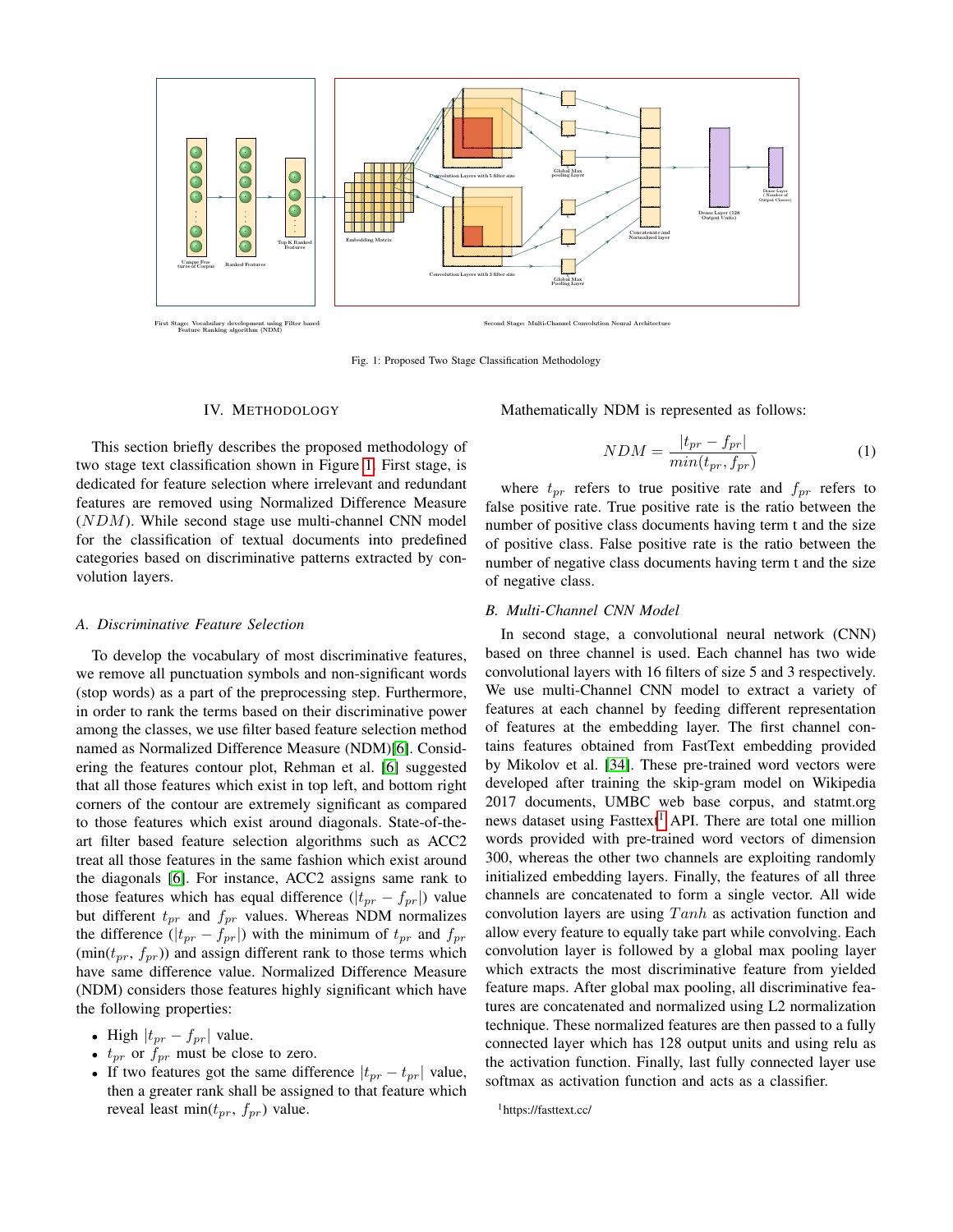# V. EXPERIMENTAL SETUP

This section describes the experimental setup used to evaluate the integrity of proposed text classification methodology on two benchmark datasets namely BBC News and 20 News-Group.

In our experimentation, CNN is trained on two different versions of each dataset. In the first version named as Standard CNN (SCNN), the entire vocabulary of each dataset obtained after preprocessing is fed to the model. Whereas, in the second version named as Two Stage CNN (TSCNN), after preprocessing, the vocabulary of each class is ranked using filter based feature selection algorithm namely NDM and then only top k ranked features of each class are selected to feed the embedding layer of underlay model. Top 1000 features of BBC, and 10,000 features of 20 Newsgroup dataset are selected and only these selected features are fed to the embedding layer of each channel. Furthermore, as 20 Newsgroup dataset has more unique features as compared to BBC dataset, so in final vocabulary, for 2o Newsgroup dataset we select more features as compared to BBC news dataset. Keeping only top 1000, and 10,000 features, two vocabularies of size 4208 and 41701 are constructed for respective datasets. Since the features are ranked on class level, therefore, many features overlap in different classes.

For experiments, we use 20 newsgroup dataset which has a standard split of 70% training samples, and 30% test samples. We use  $10\%$  of training samples for validation. Moreover, BBC news dataset has no standard split, therefore, we consider 60% of data for training, 10% for validation, and 30% for testing.

Table [I](#page-3-0) summarizes the statistics of two datasets (20News-Group, BBC News) used in our experimentation.

<span id="page-3-0"></span>

| 20 NewsGroup<br>18846<br>1520<br>628 |     |
|--------------------------------------|-----|
|                                      | 998 |
| <b>BBC</b> News<br>386<br>34318      |     |

TABLE I: Statistics of 20newsgroup and BBC datasets

RMSprop is used as an optimizer with learning rate of 0.001 and categorical cross-entropy is used as a loss function. Batch size of 50 is used and we train the model for 20 epochs.

#### VI. RESULTS

This section provides detailed insight and analysis of several experiments performed to uncover pros and cons of the proposed approach in comparison standard CNN model (SCNN). To evaluate the effect of irrelevant and redundant features on the performance of convolutional neural network, we have also shown confusion matrices to reveal the performance of two stage classification and standard CNN methodologies. Moreover, we also compare the performance of proposed two stage classification methodology with the state-of-the-art machine and deep learning based text classification methodologies.

Figure [2](#page-3-1) shows the accuracy of proposed two stage classification, and standard CNN classification methodologies on the validation set of 20 newsgroup, and BBC news datasets respectively.

<span id="page-3-1"></span>

Fig. 2: Accuracy values produced by two stage classification methodology, and standard 1 CNN model on validation set of two benchmark datasets 20 newsgroup, and BBC news

For 20 newsgroup dataset, the accuracy of standard CNN classification methodology begins at low of 73% as compared to the accuracy of two stage (TSCNN) classification methodology which reveals a promising figure of 90%. This performance gap occurs due to lack of discriminative features in standard CNN. TSCNN is fed with highly discriminative features, whereas the standard CNN model extracts significant features from given vocabulary on its own. This is why standard CNN performance gets improve until 4 epochs as compared to TSCNN whose performance increases slightly. However, the standard CNN model still does not manage to surpass the promising performance of TSCNN at any epoch.

Likewise, for BBC news dataset, both models depict similar performance trend as discussed for 20 newsgroup dataset.

Figure [3](#page-3-2) compares the loss values produce by TSCNN and SCNN at different epochs of two datasets.

<span id="page-3-2"></span>

Fig. 3: Loss values produced by two stage classification methodology, and standard CNN 1 model on validation set of two benchmark datasets 20 newsgroup, and BBC news

For 20 newsgroup dataset, at first epoch, there is a difference of 0.55 between the loss values of TSCNN and SCNN, due to the fact that the vocabulary of unique words fed to TSCNN is noise free and it has to learn more discriminative features from a vocabulary of irrelevant and redundant features. On the other hand, complete vocabulary was fed to SCNN which contains both relevant and irrelevant features. The assumption was that SCNN will automatically select relevant features and discard which are unimportant. Furthermore, SCNN was unable to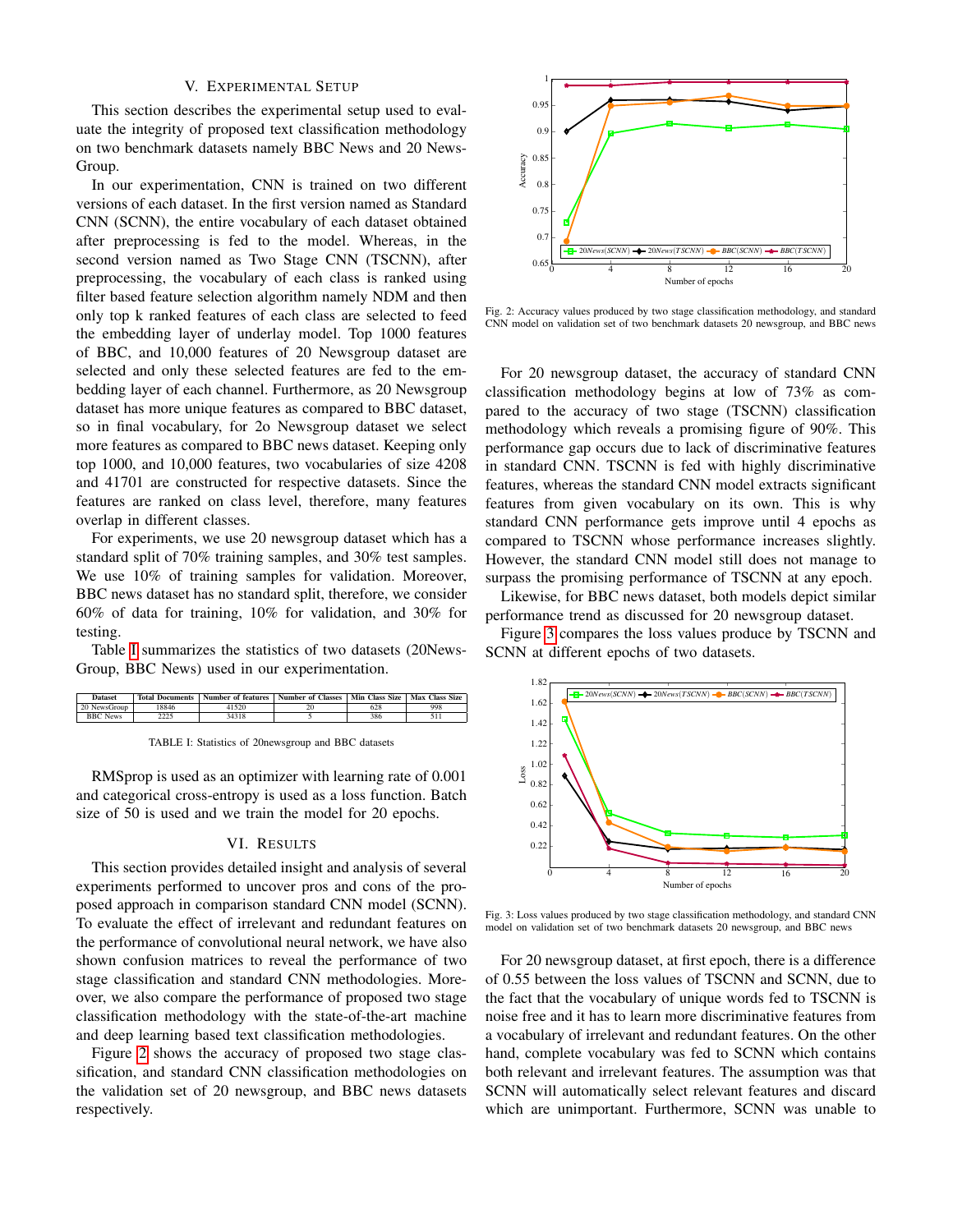remove noise effectively since there is a gap of almost 0.2 between the losses of SCNN and TSCNN after 8th epochs.

Similarly, for BBC news dataset, both models have revealed a similar trend as discussed for 20 newsgroup dataset.

To evaluate the effect of noise on the performance of TSCNN and SCNN we have shown confusion matrices for both datasets.

Figure [4](#page-5-4) illustrates that in the case of standard CNN classes like *talk.politics.misc* and *talk.religion.misc* are slightly confused with classes *talk.politics.guns* and *alt.atheism* respectively. However classes like *sci.electronics* and *comp.graphics* are confused with many other classes.

On the other hand, confusion matrix of TSCNN confirms that the confusion between the classes is resolved by using two stage classification methodology which develops a vocabulary of discriminative words. It can also be confirmed by observing the accuracy of the classes such as *talk.religion.misc*, *sci.electronics* and *comp.os.ms-windows.misc* were increased from 61%, 69% and 74% to 83%, 91% and 92% respectively.

Similarly, the confusion matrices for BBC News Datasets are also shown in figure [5,](#page-5-5) which also demonstrate the same phenomenon mentioned before. As it can be clearly seen that *business* and *entertainment* classes are confused with other classes when classified using standard CNN. Whereas, two stage classification discard the inter-class dependencies almost completely as the accuracy of *business* and *entertainment* classes increases from 92% to 99% and 100% respectively.

### *A. Comparison with state-of-the-art*

This section provides insight into the presented hybrid approach in comparison to the state-of-the-art machine and deep learning based methodologies.

Table [II](#page-5-6) illustrates the results of the proposed methodology, and 12 well known methods from literature including stateof-the-art results produced by machine and deep learning methodologies on 20 newsgroup and BBC news datasets.

In order to improve the performance of machine learning based text classification, Rehman et al. [\[6\]](#page-6-1) proposed a filter based feature selection algorithm namely Normalized Difference Measure (NDM). They compared its performance with seven state-of-the-art feature selection algorithms (ODDS, CHI, IG, DFS, GINI, ACC2, POISON) using SVM, and Naive Bayes classifiers. Their experimentation proved that the removal of irrelevant and redundant features improves the performance of text classification. They reported the highest macro  $F_1$  score of 75% on 20 newsgroup dataset. Lately, Rehman et al. [\[20\]](#page-6-15) proposed a new version of NDM and named it as MMR. MMR outperformed NDM with the figure of 9%. Moreover, Shirsat et al. [\[35\]](#page-6-30) performed sentiment identification on sentence level using positive, and negative words list provided by Bing Liu dictionary. Their proposed methodology marked the performance of 96% with SVM classifier on BBC news dataset. Recently, Pradhan et al. [\[37\]](#page-6-31) compared the performance of several classification algorithms (SVM, Naive Bayes, Decision Tree, KNN, Rocchio) on number of news datasets. They extrapolated that SVM outperformed other four classifiers on all datasets. SVM produced the performance figure of 86%, and 97% on 20 newsgroup and BBC news datasets. Elghannam [\[38\]](#page-6-32) used the bi-gram frequency for the representation of the document in a typical machine learning based methodology. The proposed approach did not require any NLP tools and alleviated data sparsity up to great extent. They reported the  $f_1$  score of 92% on BBC news dataset.

Wang et al. [\[39\]](#page-6-33) presented transfer learning method in order to perform text classification for cross-domain text. They performed experimentation on six classes of 20 newsgroup dataset and managed to produce the performance of 95%.

On the other hand, researchers have utilized deep learning based diverse methodologies to raise the performance of text classification. For instance, the convolutional neural network based on Bi-directional recurrent structure [\[28\]](#page-6-23) successfully extracted the semantics of underlay data. It produced the performance of 96.49% on four classes (politics,comp,religion,rec) of 20 newsgroup dataset. Likewise, Aziguli et al. [\[2\]](#page-5-1) proposed denoising deep neural networks exploited restricted boltzmann machine and denoising autoencoder to produce the performance of 75%, and 97% on 20 newsgroup, and BBC datasets respectively. Whereas, deep belief network and softmax regression were combinely used [\[12\]](#page-6-7) to select discriminative features for text classification. Combination of both managed to mark the accuracy of 85% on 20 newsgroup dataset. Moreover, a deep linguistics based framework [\[33\]](#page-6-28) utilized WordNet, and MetaMap to extend concept information of underlay text. This approach produced the accuracy of just 69% on 20 newsgroup dataset. Similarly, in order to improve the learning of document representation, siamese long short-term memory (LSTM) based deep learning methodology was proposed [\[13\]](#page-6-8) which revealed the performance of 86% on 20 newsgroup dataset. Camacho-Collados and Pilehvar[\[36\]](#page-6-34) revealed effective preprocessing practices in order to train word embeddings for the task of topic categorization. Their experimentation utilized two versions of CNN namely standard CNN with ReLU, and standard CNN with the addition of recurrent layer (LSTM) to produce the accuracy of 97% on BBC, and 90% on 20 newsgroup datasets using 6 classes only.

The proposed two stage classification methodology has outperformed state-of-the-art machine and deep learning based methodologies. Moreover, in order to reveal the impact of feeding discriminative feature based vocabulary, we compare the proposed two stage classification methodology with the standard convolutional neural network.

Table [II](#page-5-6) clearly depicts that simple CNN produces the  $F_1$ score of 94%, and 82% on BBC, and 20 newsgroup datasets respectively using SCNN. Whereas, TSCNN reveals the f1 score of 99% and 91% on BBC, and 20 newsgroup datasets using the set of features ranked by NDM.

## VII. CONCLUSION

This paper proposes a two stage classification methodology for text classification. Firstly, we employ filter based feature selection algorithm(NDM) to develop noiseless vocabulary.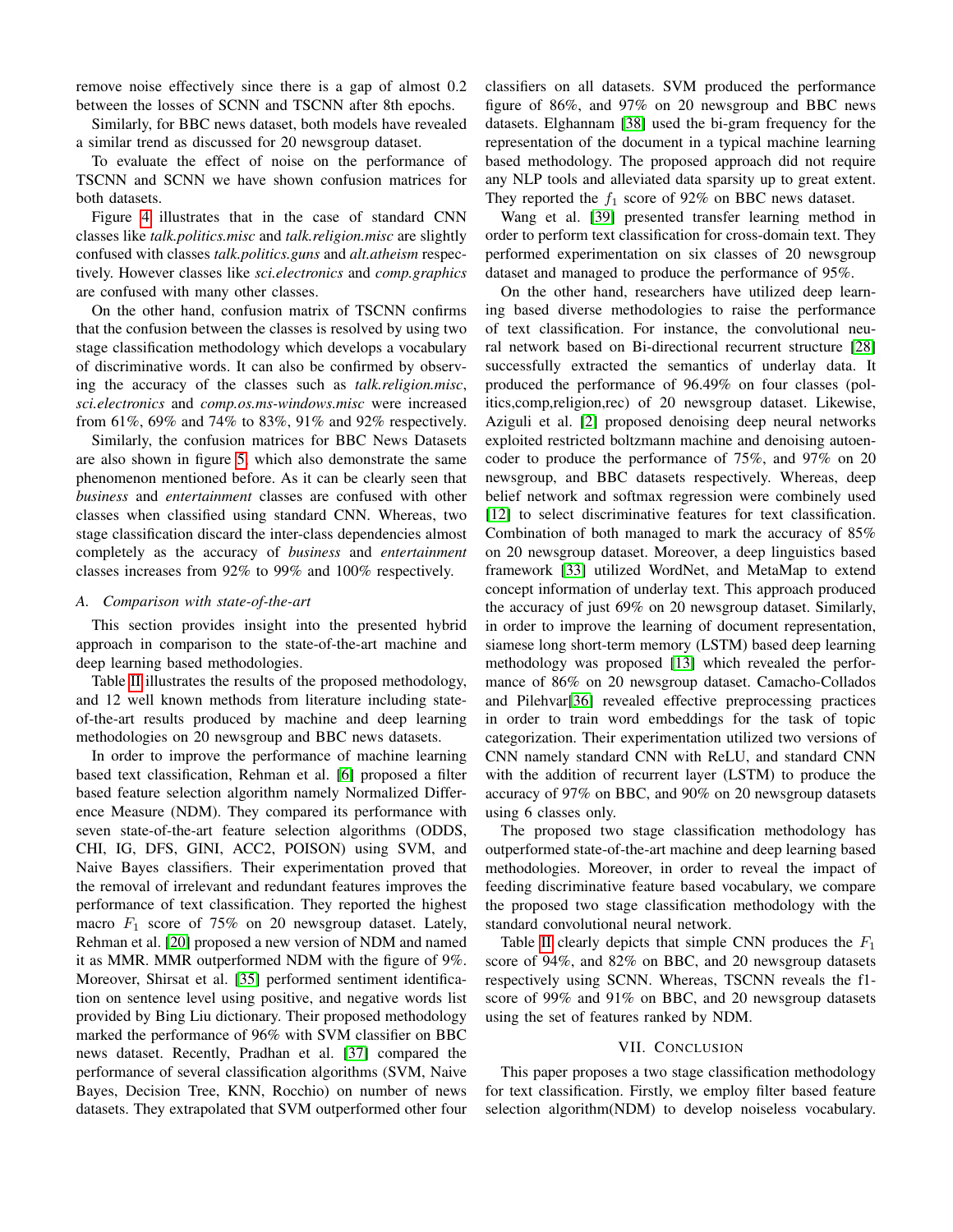<span id="page-5-4"></span>

Fig. 4: Confusion Matrices of TSCNN and SCNN for 20 Newsgroup dataset

<span id="page-5-6"></span>

|                                   | Method                                 | Dataset          |                          |                               |                                     |
|-----------------------------------|----------------------------------------|------------------|--------------------------|-------------------------------|-------------------------------------|
| <b>Text Classification System</b> |                                        | <b>BBC</b> News  |                          | 20 News group                 |                                     |
|                                   |                                        | Accuracy $(\% )$ | F1 Measure               | Accuracy                      | F1 Measure                          |
| Rehman et al. [2017] [6]          | NDM,                                   |                  |                          |                               | 75.1                                |
|                                   | SVM, NB                                |                  |                          |                               |                                     |
| Rehman et al. [2018] [20]         | MMR.                                   |                  | $\overline{\phantom{a}}$ |                               | 84.0                                |
|                                   | SVM, NB                                |                  |                          |                               |                                     |
| Lai et al. [2015b] [28]           | Modified CNN                           |                  | $\overline{a}$           | $\overline{\phantom{a}}$      | 96.49 on 4 classes                  |
|                                   |                                        |                  |                          |                               | (comp, politics, rec, and religion) |
| Aziguli et al. $[2017b][2]$       | Auto encoder                           | 92.86            | 92.67                    | 73.78                         | 73.49                               |
| Jiang et al. [2018b][12]          | DBN+Softmax                            |                  |                          | 85.57                         |                                     |
| Liu et al. [2017b][33]            | Deep Learning and                      |                  | ٠                        | 69.82                         |                                     |
|                                   | meta-thesaurus                         |                  |                          |                               |                                     |
| Shih et al. [2017b][13]           | <b>LSTM</b>                            |                  | $\overline{a}$           | 86.2                          | -                                   |
| Shirsat et al. [2019][35]         | SVM, NB                                | 96.46            | ٠                        |                               |                                     |
| Camacho [2017] [36]               | CNN, LSTM                              | 97.0             | ٠                        | 90.9 for topic categorization |                                     |
| Pradhan et al. [2017] [37]        | ML classifiers Comparison              | 97.67            |                          | 86.70                         |                                     |
| Elghannam [2019] [38]             | Feature representation, ML classifier  | 92.6             | 92.6                     |                               |                                     |
| Wang et al. [2019] [39]           | Cross domain Transfer learning         |                  |                          | 95.62 (six categories)        |                                     |
| <b>Standard CNN Model</b>         | Multi Channel CNN                      | 94.6             | 94.4                     | 82.76                         | 82.57                               |
| Proposed Two Stage                | Feature Engineering, Multi Channel CNN | 99.251           | 99.256                   | 91.729                        | 91.746                              |
| <b>Classification Methodology</b> |                                        |                  |                          |                               |                                     |

TABLE II: Performance Comparison of two stage classification methodology with state-of-the-art machine and deep learning methodologies on two bench mark datasets in terms of Accuracy and  $F_1$  measure

<span id="page-5-5"></span>

Fig. 5: Confusion Matrices of TSCNN and SCNN for BBC News dataset

Secondly, this vocabulary is fed to a multi-channel convolutional neural network, where each channel has two filters of size 5, and 3 respectively and 2 dense layers. Trivial convolutional layers, do not convolve all the features equally, this is why wide convolutional layers are used. Experimental results reveal that instead of feeding the whole vocabulary to CNN model, vocabulary of most discriminative features produces better performance. In future, we will assess the performance of the proposed two stage classification methodology using RNN, and Hybrid deep learning methodologies. Moreover, other renowned feature selection algorithms will be applied in first stage of proposed methodology.

# **REFERENCES**

- <span id="page-5-0"></span>[1] C. C. Aggarwal and C. Zhai, "A survey of text classification algorithms," in *Mining text data*. Springer, 2012, pp. 163–222.
- <span id="page-5-1"></span>[2] W. Aziguli, Y. Zhang, Y. Xie, D. Zhang, X. Luo, C. Li, and Y. Zhang, "A robust text classifier based on denoising deep neural network in the analysis of big data," *Scientific Programming*, vol. 2017, 2017.
- <span id="page-5-2"></span>[3] P. Langley, W. Iba, K. Thompson et al., "An analysis of bayesian classifiers," in *Aaai*, vol. 90, 1992, pp. 223–228.
- <span id="page-5-3"></span>[4] L. E. Peterson, "K-nearest neighbor," *Scholarpedia*, vol. 4, no. 2, p. 1883, 2009.